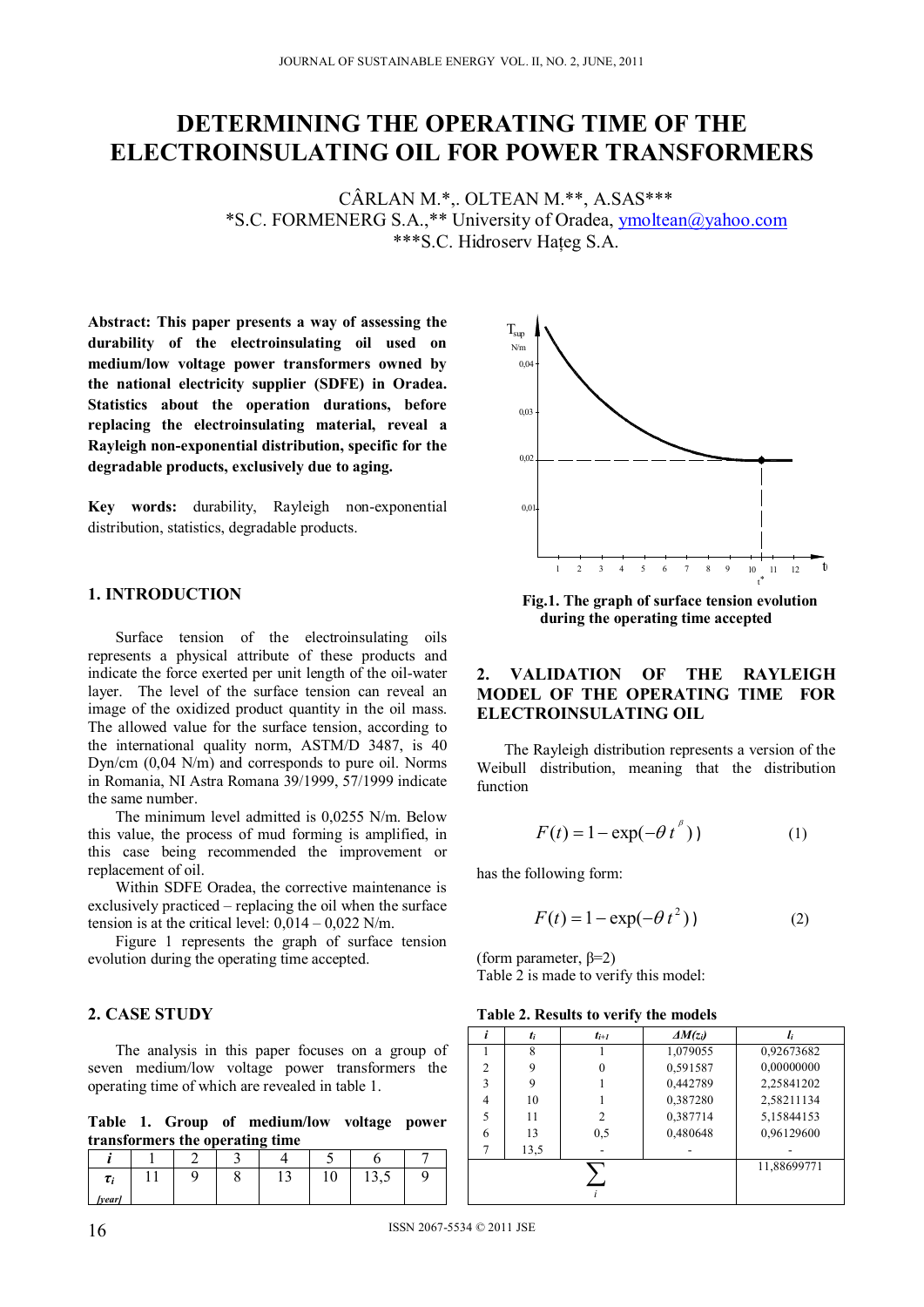The values for the  $\Delta M(z)$  quantile are extracted from table 2, based on statistical sample volume *n* and on the level of verisimilitude *P*, extracted from table 3.

| r                | i                        | $\Delta M(z_i)$      | P            |              |
|------------------|--------------------------|----------------------|--------------|--------------|
|                  |                          |                      | 0,90         | 0,95         |
|                  | 1                        | 1,216395             |              |              |
| 3                | $\overline{\mathbf{c}}$  | 0,863046             |              |              |
|                  | 3                        |                      | 0,90         | 0,95         |
|                  | $\,1\,$                  | 1,150727             |              |              |
|                  | $\overline{c}$           | 0,706698             |              |              |
| 3<br>4           |                          | 0,6795960            | 0,90         | 0,95         |
|                  | $\overline{\mathbf{4}}$  |                      | 0,67         | 0,76         |
|                  | 1                        | 1,115718             |              |              |
|                  | $\overline{\mathbf{c}}$  | 0,645384             |              |              |
| 5                | 3                        | 0,532445             | 0,90         | 0,95         |
|                  | $\overline{4}$           | 0,583273             | 0,68         | 0,77         |
|                  | 5                        |                      | 0,79         | 0,86         |
|                  | $\mathbf{1}$             | 1,093929             |              |              |
|                  | $\overline{\mathbf{c}}$  | 0,612330             |              |              |
|                  | 3<br>$\overline{4}$      | 0,474330             | 0,90         | 0,95         |
| 6                | 5                        | 0,442920             | 0,68         | 0,76         |
|                  | 6                        | 0,522759             | 0,80<br>0,66 | 0,86<br>0,73 |
|                  | $\mathbf{1}$             | 1,079055             |              |              |
|                  | $\overline{c}$           | 0,591587             |              |              |
|                  | 3                        | 0,442789             | 0.90         | 0,95         |
| $\boldsymbol{7}$ | $\overline{\mathbf{4}}$  | 0,387280             | 0,68         | 0,77         |
|                  | 5                        | 0,387714             | 0,80         | 0,86         |
|                  | 6                        | 0,480648             | 0,67         | 0,74         |
|                  | 7                        |                      | 0,74         | 0,80         |
|                  | 1                        | 1,068252             |              |              |
|                  | $\overline{\mathbf{c}}$  | 0,577339             |              |              |
|                  | 3                        | 0,422889             | 0,90         | 0,95         |
| 8                | $\overline{4}$           | 0,356967             | 0,68         | 0,77         |
|                  | 55                       | 0,334089             | 0,80         | 0,86         |
|                  | 6                        | 0,349907             | 0,67         | 0,74         |
|                  | $\boldsymbol{7}$         | 0,449338             | 0,74         | 0,80         |
|                  | 8                        |                      | 0,65         | 0,71         |
|                  | $\,1$                    | 1,060046             |              |              |
|                  | $\overline{\mathbf{c}}$  | 0,566942             |              |              |
|                  | 3                        | 0,409157             | 0,90         | 0,95         |
|                  | $\overline{\mathcal{L}}$ | 0,337763             | 0,68         | 0,77         |
| 9                | 5<br>6                   | 0,304777             | 0,80         | 0,86         |
|                  | 7                        | 0,297949<br>0,322189 | 0,67<br>0,74 | 0,75<br>0,80 |
|                  | 8                        | 0,424958             | 0,66         | 0,72         |
|                  | 9                        |                      | 0,71         | 0,76         |
|                  | $\,$ 1 $\,$              | 1,053606             |              |              |
|                  | $\overline{\mathbf{c}}$  | 0,559013             |              |              |
|                  | 3                        | 0,399100             | 0,90         | 0,95         |
|                  | $\overline{\mathbf{4}}$  | 0,324470             | 0,68         | 0,77         |
| 10               | 5                        | 0,286163             | 0,80         | 0,86         |
|                  | 6                        | 0,269493             | 0,68         | 0,75         |
|                  | $\overline{7}$           | 0,271645             | 0,75         | 0,81         |
|                  | 8                        | 0,300809             | 0,66         | 0,72         |
|                  | 9                        | 0,405316             | 0,71         | 0,76         |
|                  | 10                       |                      | 0,61         | 0,69         |

**Table 3. Extracted values** 

The calculation of the l size is based on the following relation:

$$
l_i = \frac{t_{i+1} - t_i}{\Delta M(z_i)}
$$
(3)

the following statistics is calculated:

$$
S^* = \frac{\sum_{i=\left[\frac{n}{2}\right]+1}^{n-1}}{\sum_{i=1}^{n-1} l_i}
$$
(4)

Where 
$$
\left\lfloor \frac{n}{2} \right\rfloor
$$
 is the whole of the fraction;  
so:

$$
S^* = \frac{\sum_{i=3+l}^{5} l_i}{\sum_{i=1}^{6} l_i}
$$

Results that :

$$
S^* = \frac{8,70184}{11,88700} \Rightarrow S^* \cong 0.73
$$

From table 3 the quantile of the  $S_{n=7;P=0,95}$  test is taken

$$
S_{n=7; P=0,95} \in [0.8 - 0.95]
$$

The hypothesis of the model is confirmed by the inequality:

$$
S^* < S_{n;P} \tag{5}
$$

Results that

$$
S^* = 0.73 < S_{n=7} \cdot P = 0.95 \in [0.80, 0.95]
$$

## **3. CALCULATION OF THE OPERATING TIME OF THE ELECTROINSULATING OIL**

According to this statistical distribution, the durability of a product is expressed by the formula:

$$
M(T) = \theta \Gamma \left( \frac{1}{k} + 1 \right) \tag{6}
$$

or

$$
M(T) = \theta \Gamma \left( \frac{I}{2} + I \right) \tag{7}
$$

( $\beta$  = 2 for Rayleigh distribution). The gamma function  $\Gamma\left(\frac{1}{2}+1\right)$  $\Gamma\left(\frac{1}{2}+1\right)$  is deduced from table 4, depending on the parameter  $\beta = 2$ ; so  $\Gamma\left(\frac{1}{2} + 1\right)$  $\Gamma\left(\frac{1}{2}+1\right) = 0,8862$